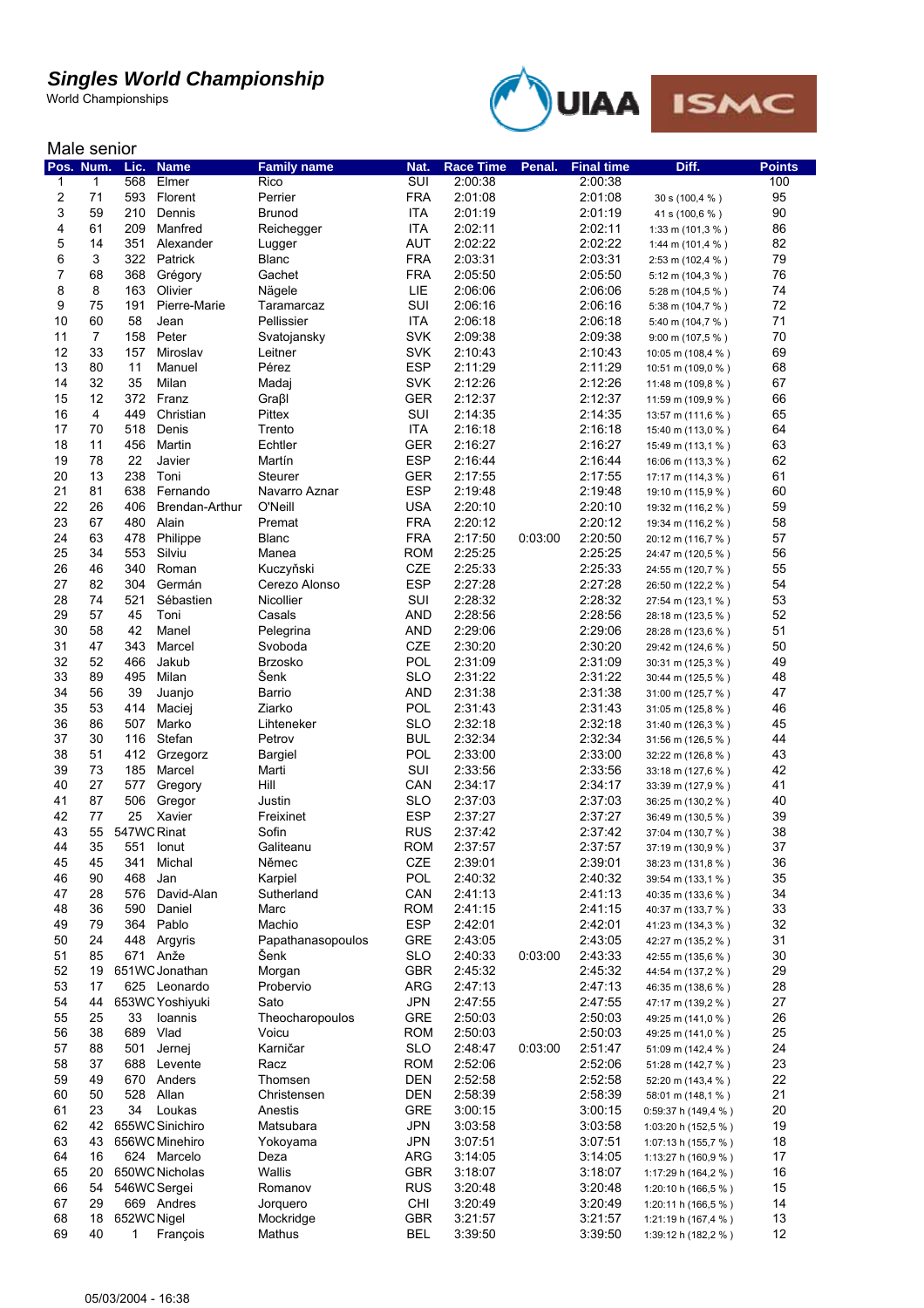| 70 | 41 | 5          | Luc               | Tecgmenne             | <b>BEL</b> | 3:43:06 |            | 3:43:06 | 1:42:28 h (184,9 %) | 11 |
|----|----|------------|-------------------|-----------------------|------------|---------|------------|---------|---------------------|----|
| 71 | 48 | 524        | Lars              | Therp                 | <b>DEN</b> | 3:47:19 |            | 3:47:19 | 1:46:41 h (188,4 %) | 10 |
| 72 | 83 | 395        | Han-Kyu           | Yoo                   | KOR.       | 3:59:01 |            | 3:59:01 | 1:58:23 h (198,1 %) | 9  |
| 73 | 65 | 463        | <b>Brahim</b>     | Ait Boubilla          | <b>MAR</b> | 3:59:16 |            | 3:59:16 | 1:58:38 h (198,3 %) | 8  |
| 74 | 39 | 3          | Denis             | Lamalle               | <b>BEL</b> | 4:16:53 |            | 4:16:53 | 2:16:15 h (212,9 %) | 7  |
|    | 15 | 535        | Andreas           | Ringhofer             | AUT        |         |            |         |                     |    |
|    | 21 | 692WC Sun  |                   | Bin                   | <b>CHN</b> |         |            |         |                     |    |
|    | 22 | 694WC Xing |                   | Liming                | <b>CHN</b> |         |            |         |                     |    |
|    | 31 | 358        | Todor             | Todorov               | <b>BUL</b> |         |            |         |                     |    |
|    | 62 | 204        | Davide            | Spini                 | ITA        |         |            |         |                     |    |
|    | 66 | 408        | L'Houssaine       | Ibaline               | <b>MAR</b> |         |            |         |                     |    |
|    | 69 | 106        | Stéphane          | <b>Brosse</b>         | <b>FRA</b> |         |            |         |                     |    |
|    | 72 |            | 685WC Amanuel     | Mihreteab             | ERI        |         |            |         |                     |    |
|    | 76 | 189        | Florent           | Troillet              | <b>SUI</b> |         |            |         |                     |    |
|    | 84 | 658        | Seok-Min          | Hong                  | <b>KOR</b> |         |            |         |                     |    |
|    | 64 | 479        | Julien            | Barthelemy            | <b>FRA</b> | 0:00:00 | disqualif. |         |                     |    |
|    |    |            | <b>Penalties:</b> |                       |            |         |            |         |                     |    |
|    |    |            | 63                | Missing sunglasses    |            |         |            |         |                     |    |
|    |    |            | 85                | Non valid snow shovel |            |         |            |         |                     |    |
|    |    |            | 88                | Non valid snow shovel |            |         |            |         |                     |    |
|    |    |            | 64                | ARVA in rucksack      |            |         |            |         |                     |    |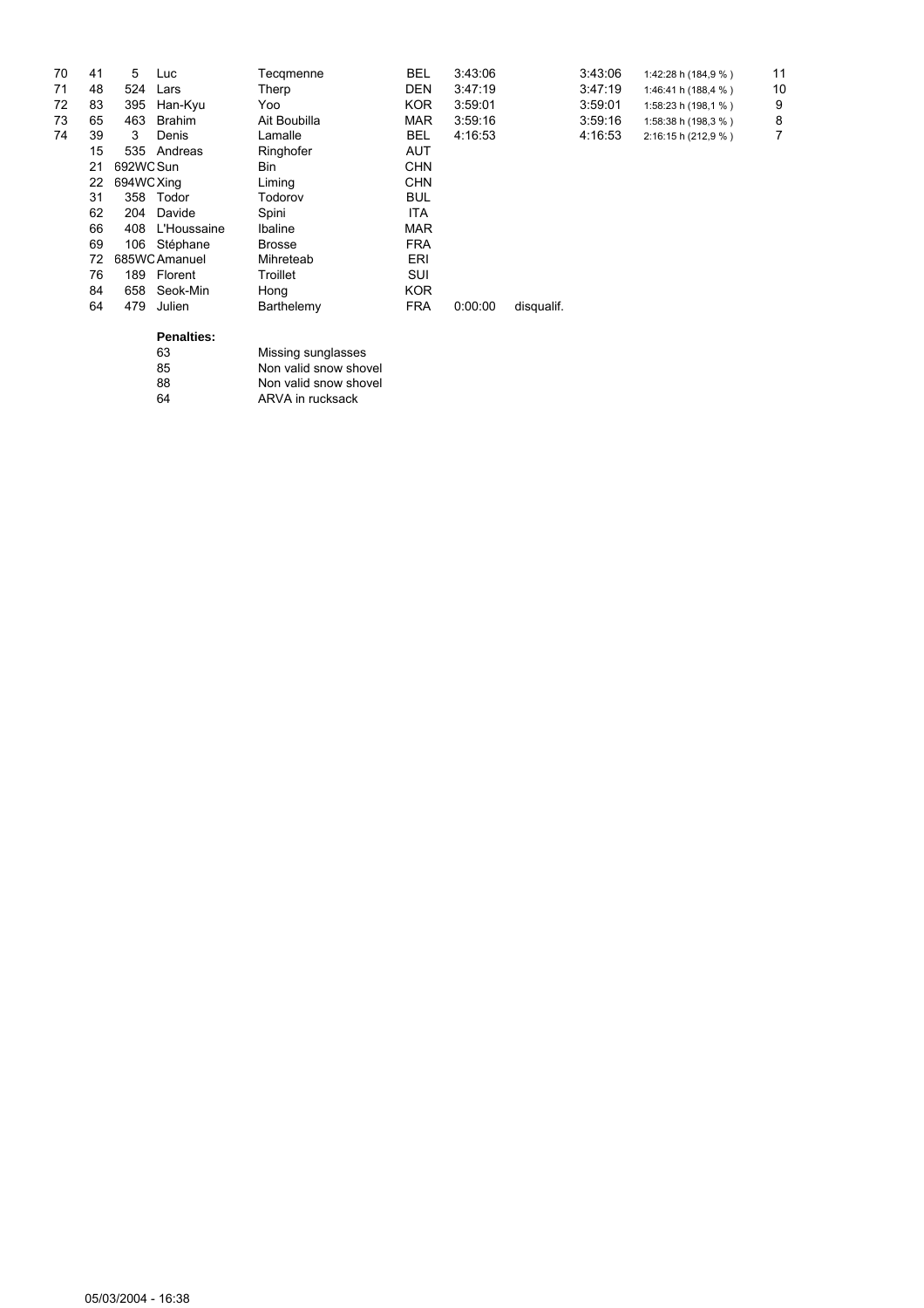World Championships



| Female senior |  |  |
|---------------|--|--|
|               |  |  |

|                | Pos. Num. | Lic.         | <b>Name</b>          | <b>Family name</b> | Nat.       | <b>Race Time</b> | Penal.  | <b>Final time</b> | Diff.               | <b>Points</b> |
|----------------|-----------|--------------|----------------------|--------------------|------------|------------------|---------|-------------------|---------------------|---------------|
| 1              | 501       | 477          | Cristina             | Favre-Moretti      | SUI        | 2:21:55          |         | 2:21:55           |                     | 100           |
| 2              | 524       | 65           | Gloriana             | Pellissier         | <b>ITA</b> | 2:30:10          |         | 2:30:10           | 8:15 m (105,8 %)    | 95            |
| 3              | 503       | 584          | Isabella             | Crettenand-Moretti | SUI        | 2:31:57          |         | 2:31:57           | 10:02 m (107,1 %)   | 90            |
| 4              | 502       | 70           | Catherine            | Mabillard          | SUI        | 2:33:05          |         | 2:33:05           | 11:10 m (107,9 %)   | 86            |
| 5              | 529       | 152          | Nathalie             | <b>Bourillon</b>   | <b>FRA</b> | 2:35:52          |         | 2:35:52           | 13:57 m (109,8 %)   | 82            |
| 6              | 504       | 164          | Véronique            | Lathuraz           | <b>FRA</b> | 2:35:53          |         | 2:35:53           | 13:58 m (109,8 %)   | 79            |
| $\overline{7}$ | 527       | 113          | Delphine             | Oggeri             | <b>FRA</b> | 2:35:53          |         | 2:35:53           | 13:58 m (109,8 %)   | 76            |
| 8              | 526       | 429          | M <sup>a</sup> Luisa | Riva               | <b>ITA</b> | 2:39:01          | 0:03:00 | 2:42:01           | 20:06 m (114,2 %)   | 74            |
| 9              | 505       | 423          | Marie                | Troillet           | SUI        | 2:43:09          |         | 2:43:09           | 21:14 m (115,0 %)   | 72            |
| 10             | 528       | 151          | Corinne              | Favre              | <b>FRA</b> | 2:44:15          |         | 2:44:15           | 22:20 m (115,7 %)   | 71            |
| 11             | 525       | 393          | Astrid               | Renzler            | <b>ITA</b> | 2:46:33          |         | 2:46:33           | 24:38 m (117,4 %)   | 70            |
| 12             | 515       | 575          | Jeannie              | Wall               | <b>USA</b> | 2:51:23          |         | 2:51:23           | 29:28 m (120,8 %)   | 69            |
| 13             | 507       | 314          | Emma                 | Roca               | <b>ESP</b> | 2:51:26          |         | 2:51:26           | 29:31 m (120,8 %)   | 68            |
| 14             | 533       | 17           | Cristina             | <b>Bes</b>         | <b>ESP</b> | 2:53:22          |         | 2:53:22           | 31:27 m (122,2 %)   | 67            |
| 15             | 509       | 381          | Silvia               | Treimer            | <b>GER</b> | 2:55:29          |         | 2:55:29           | 33:34 m (123,7 %)   | 66            |
| 16             | 511       | 355          | Kathrin              | Sojer              | <b>AUT</b> | 3:00:03          |         | 3:00:03           | 38:08 m (126,9 %)   | 65            |
| 17             | 508       | 371          | Christine            | Echtler-Schleich   | <b>GER</b> | 3:00:13          |         | 3:00:13           | 38:18 m (127,0 %)   | 64            |
| 18             | 534       | 640          | Luisa                | Romerales          | <b>ESP</b> | 3:01:59          |         | 3:01:59           | 40:04 m (128,2 %)   | 63            |
| 19             | 510       | 470          | Lucie                | Oršulová           | <b>CZE</b> | 3:04:00          |         | 3:04:00           | 42:05 m (129,7 %)   | 62            |
| 20             | 519       | 472          | Alice                | Korbová            | <b>CZE</b> | 3:05:13          |         | 3:05:13           | 43:18 m (130,5 %)   | 61            |
| 21             | 521       | 473          | Magdalena            | Derezińska         | POL        | 3:08:15          |         | 3:08:15           | 46:20 m (132,6 %)   | 60            |
| 22             | 530       | 422          | Laetitia             | Currat             | <b>SUI</b> | 3:08:43          |         | 3:08:43           | 46:48 m (133,0 %)   | 59            |
| 23             | 516       | 564          | Lenka                | Lackovicova        | <b>SVK</b> | 3:10:04          |         | 3:10:04           | 48:09 m (133,9 %)   | 58            |
| 24             | 531       | 20           | Sara                 | Gros               | <b>ESP</b> | 3:14:49          |         | 3:14:49           | 52:54 m (137,3 %)   | 57            |
| 25             | 518       | 460          | Kamila               | Bulířová           | <b>CZE</b> | 3:15:27          |         | 3:15:27           | 53:32 m (137,7 %)   | 56            |
| 26             | 517       | 244          | Beata                | Jurinová           | <b>SVK</b> | 3:20:54          |         | 3:20:54           | 58:59 m (141,6 %)   | 55            |
| 27             | 522       | 637          | Francesca            | Colturi            | <b>ITA</b> | 3:30:20          |         | 3:30:20           | 1:08:25 h (148,2 %) | 54            |
| 28             | 532       | 474          | Elisenda             | Genís              | <b>ESP</b> | 3:34:16          |         | 3:34:16           | 1:12:21 h (151,0 %) | 53            |
| 29             | 514       |              | 635 Anna             | Gouvianaki         | <b>GRE</b> | 4:04:27          |         | 4:04:27           | 1:42:32 h (172,2 %) | 52            |
|                |           | 512 691WC Fu |                      | Shuang             | <b>CHN</b> |                  |         |                   |                     |               |
|                | 513       |              | 693WC Aiquin         | Song               | <b>CHN</b> |                  |         |                   |                     |               |
|                | 520       | 418          | Zofia                | Bachleda           | POL        |                  |         |                   |                     |               |
|                | 523       |              | 667 Alessandra       | Gianatti           | <b>ITA</b> |                  |         |                   |                     |               |

**Penalties:**

526 Missing sunglasses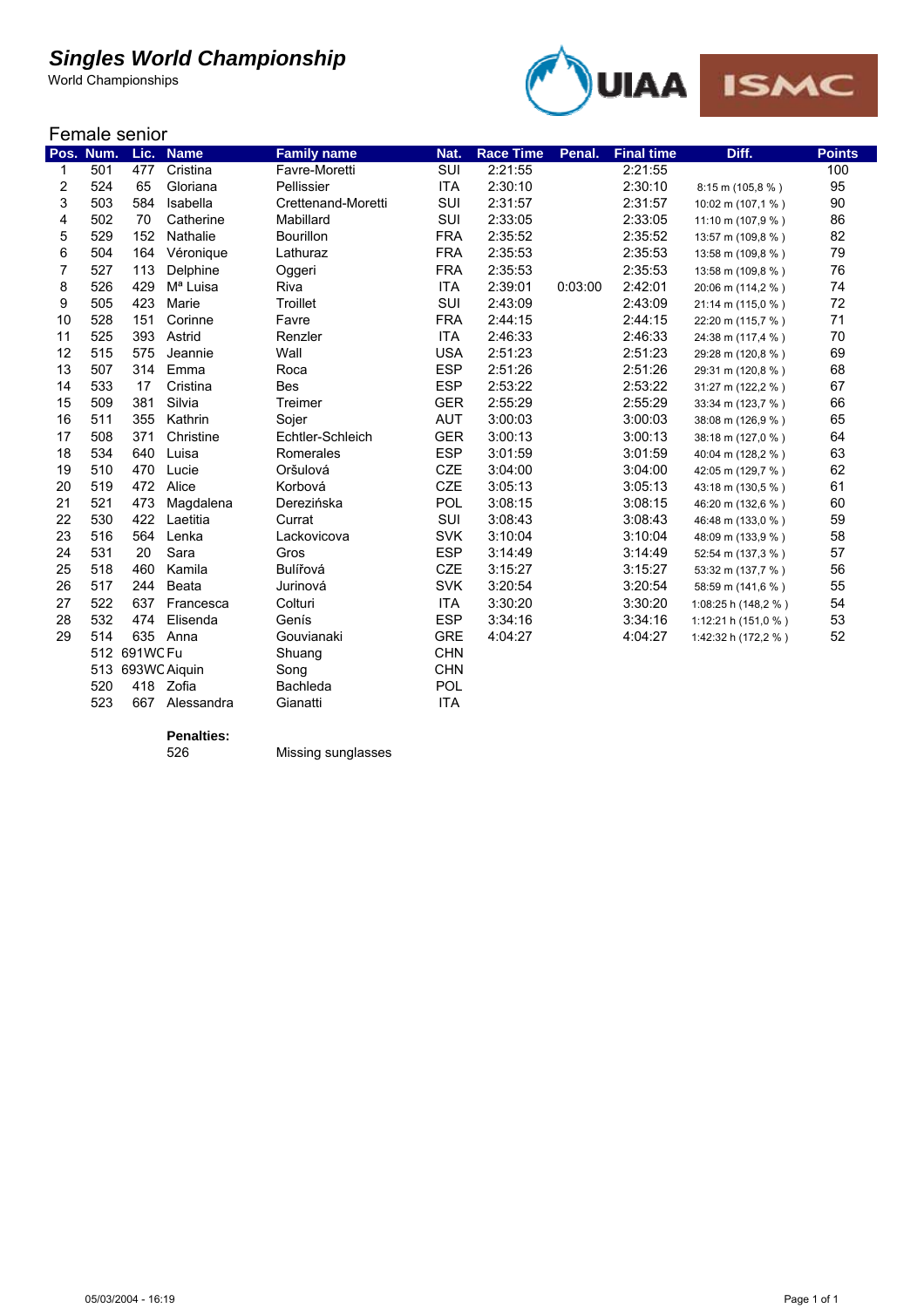World Championships



#### Male espoir

|    | <b>IVIGIC COPUIL</b> |      |             |                    |            |                  |            |                   |                              |               |  |
|----|----------------------|------|-------------|--------------------|------------|------------------|------------|-------------------|------------------------------|---------------|--|
|    | Pos. Num.            | Lic. | <b>Name</b> | <b>Family name</b> | Nat.       | <b>Race Time</b> | Penal.     | <b>Final time</b> | Diff.                        | <b>Points</b> |  |
|    | 70                   | 518  | Denis       | Trento             | <b>ITA</b> | 2:16:18          |            | 2:16:18           |                              | 100           |  |
| 2  | 78                   | 22   | Javier      | Martín             | <b>ESP</b> | 2:16:44          |            | 2:16:44           | 26 s (100,3 %)               | 95            |  |
| 3  | 67                   | 480  | Alain       | Premat             | <b>FRA</b> | 2:20:12          |            | 2:20:12           | $3:54 \text{ m} (102.9 \% )$ | 90            |  |
| 4  | 63                   | 478  | Philippe    | Blanc              | <b>FRA</b> | 2:17:50          | 0:03:00    | 2:20:50           | 4:32 m (103,3 %)             | 86            |  |
| 5  | 34                   | 553  | Silviu      | Manea              | <b>ROM</b> | 2:25:25          |            | 2:25:25           | 9:07 m (106,7 %)             | 82            |  |
| 6  | 74                   | 521  | Sébastien   | <b>Nicollier</b>   | SUI        | 2:28:32          |            | 2:28:32           | 12:14 m (109,0 %)            | 79            |  |
| 7  | 53                   | 414  | Maciej      | Ziarko             | <b>POL</b> | 2:31:43          |            | 2:31:43           | 15:25 m (111,3 %)            | 76            |  |
| 8  | 73                   | 185  | Marcel      | Marti              | SUI        | 2:33:56          |            | 2:33:56           | 17:38 m (112,9 %)            | 74            |  |
| 9  | 77                   | 25   | Xavier      | Freixinet          | <b>ESP</b> | 2:37:27          |            | 2:37:27           | 21:09 m (115,5 %)            | 72            |  |
| 10 | 90                   | 468  | Jan         | Karpiel            | <b>POL</b> | 2:40:32          |            | 2:40:32           | 24:14 m (117,8 %)            | 71            |  |
| 11 | 79                   | 364  | Pablo       | Machio             | <b>ESP</b> | 2:42:01          |            | 2:42:01           | 25:43 m (118,9 %)            | 70            |  |
| 12 | 85                   | 671  | Anže        | Šenk               | <b>SLO</b> | 2:40:33          | 0:03:00    | 2:43:33           | 27:15 m (120,0 %)            | 69            |  |
| 13 | 38                   | 689  | Vlad        | Voicu              | <b>ROM</b> | 2:50:03          |            | 2:50:03           | 33:45 m (124,8 %)            | 68            |  |
| 14 | 88                   | 501  | Jernej      | Karničar           | <b>SLO</b> | 2:48:47          | 0:03:00    | 2:51:47           | 35:29 m (126,0 %)            | 67            |  |
| 15 | 37                   | 688  | Levente     | Racz               | <b>ROM</b> | 2:52:06          |            | 2:52:06           | 35:48 m (126,3 %)            | 66            |  |
|    | 62                   | 204  | Davide      | Spini              | ITA.       |                  |            |                   |                              |               |  |
|    | 76                   | 189  | Florent     | Troillet           | <b>SUI</b> |                  |            |                   |                              |               |  |
|    | 64                   | 479  | Julien      | Barthelemy         | <b>FRA</b> | 0:00:00          | disqualif. |                   |                              |               |  |

### **Penalties:**

| Penanies: |                       |
|-----------|-----------------------|
| 63        | Missing sunglasses    |
| 85        | Non valid snow shovel |
| 88        | Non valid snow shovel |
| 64        | ARVA in rucksack      |